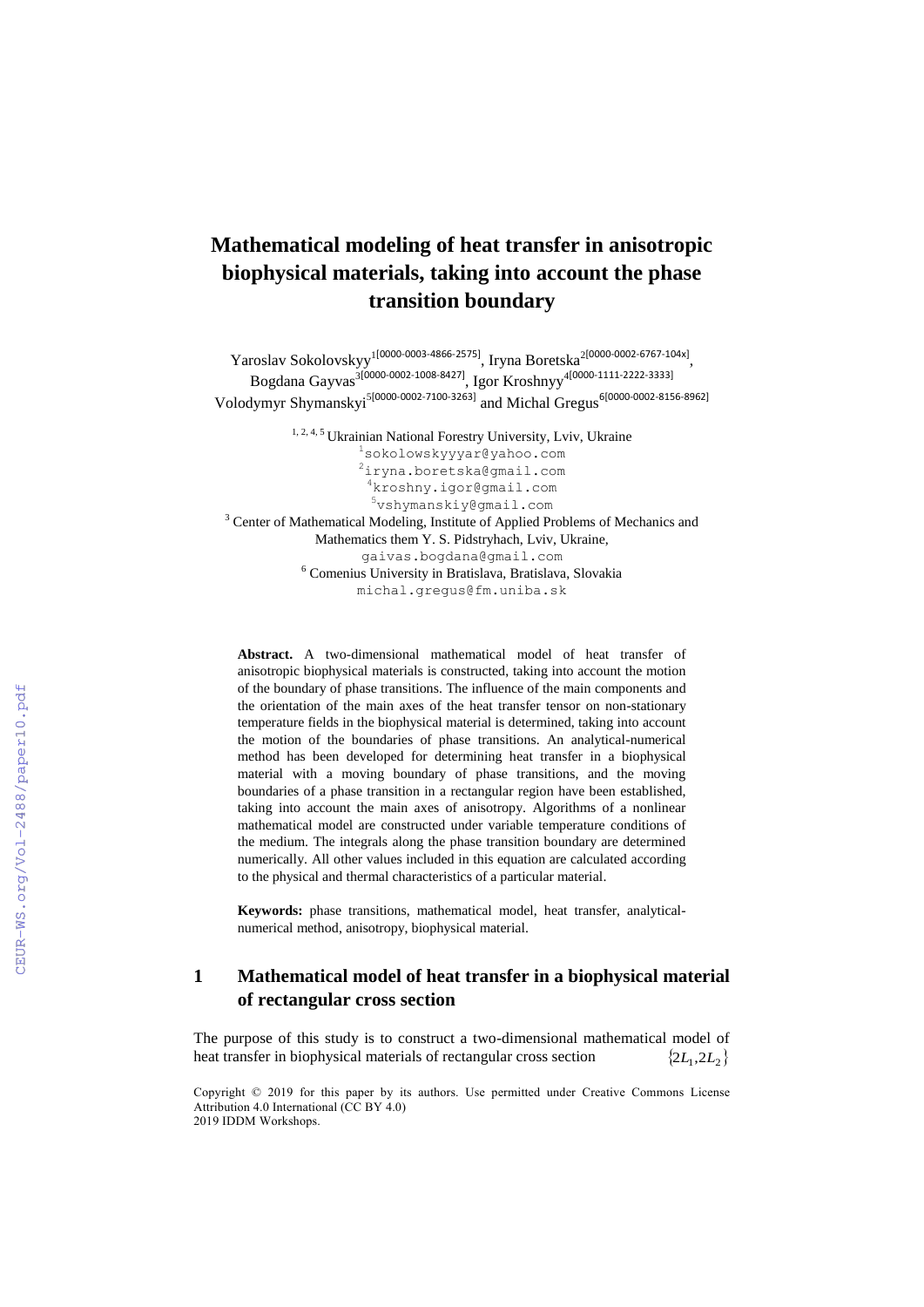$(-L_1 \le x_1 \le L_1, -L_2 \le x_2 \le L_2)$ , taking into account the phase transition boundary. The outer contour of such material in variables  $x_1, x_2$  is described by the surface equation

$$
F_0(x_1, x_2) = \left(x_1^2 - L_1^2\right)\left(x_2^2 - L_2^2\right) = 0\,. \tag{1}
$$

In the process of heat exchange of biophysical material with the environment, a dried zone is formed, extending from the outer surface to the depth of the body. We assume that the dried and moisture zones of the biophysical material are separated by a cylindrical surface, the generatrices of which are parallel to the axis of the material [1]. The equation of such a surface is represented in the form

$$
F_m(x, y, \tau) = F_0(x_1, x_2) - \varepsilon(\tau), \tag{2}
$$

where  $\varepsilon(\tau)$  is unknown time function.

We also assume that in the dried zone the moisture has been removed, and in the remaining volume it has been preserved. The moisture content remaining in the biophysical material is determined by the formula  $W = \rho_L((V - V_m)/V)$ , where V is the body volume;  $V_m$  is the dried zone volume;  $\rho_L$  is the moisture density.

The temperature distribution  $T(x_1, x_2, \tau)$  of the biophysical material in the dried zone is described by the equation:

$$
\left(\Pi(C_{\nu}\rho_{\nu}+C_{a}\rho_{a})+(1-\Pi)C_{s}\rho_{s}\right)\frac{\partial T}{\partial\tau}=\frac{\partial}{\partial x_{1}}\left(\lambda_{11}\frac{\partial T}{\partial x_{1}}\right)+\frac{\partial}{\partial x_{2}}\left(\lambda_{22}\frac{\partial T}{\partial x_{2}}\right)+\left(\lambda_{12}+\lambda_{21}\right)\frac{\partial^{2}T}{\partial x_{1}\partial x_{2}}+F(x_{1},x_{2},\tau),\tag{3}
$$

The indices *v*,*a*,*s* denote the components of vapour, air, and skeleton, and  $\Pi$ ,  $C_v$ ,  $C_a$ ,  $C_s$ ,  $\rho_v$ ,  $\rho_a$ ,  $\rho_s$  are porosity, heat capacity, the density of vapour, air, skeleton of the material, respectively;  $\lambda_{ij}$  are components of the thermal conductivity tensor; *T* is temperature;  $F(x_1, x_2, \tau)$  is the summand characterizing the internal source.

The main thermal conductivity coefficients are determined through the thermal conductivity coefficients of anisotropic biophysical material and a one-to-one coordinate transformation is established:

$$
x_1 = \lambda_{12} x_1' / \Delta' + \sqrt{(\lambda_{22} - \lambda_2)} \cdot x_2' / \Delta''; \ x_2 = (\lambda_{11} - \lambda_1) x_1' / \Delta' + \lambda_{21} x_2' / \Delta''.
$$
  

$$
\Delta' = \sqrt{(\lambda_{11} - \lambda_1)^2 + \lambda_{12}^2}; \ \Delta'' = \sqrt{(\lambda_{22} - \lambda_2)^2 + \lambda_{21}^2}.
$$
 (4)

The variables  $(x'_1, x'_2)$  coincide with the main directions of the anisotropy of the thermal conductivity of the plate.

If we pass on to variables  $\xi_1 = (\lambda/\lambda_1)^{1/2} x_1'$ ,  $\xi_2 = (\lambda/\lambda_2)^{1/2} x_2'$ , then in the context of heat transfer we use the equation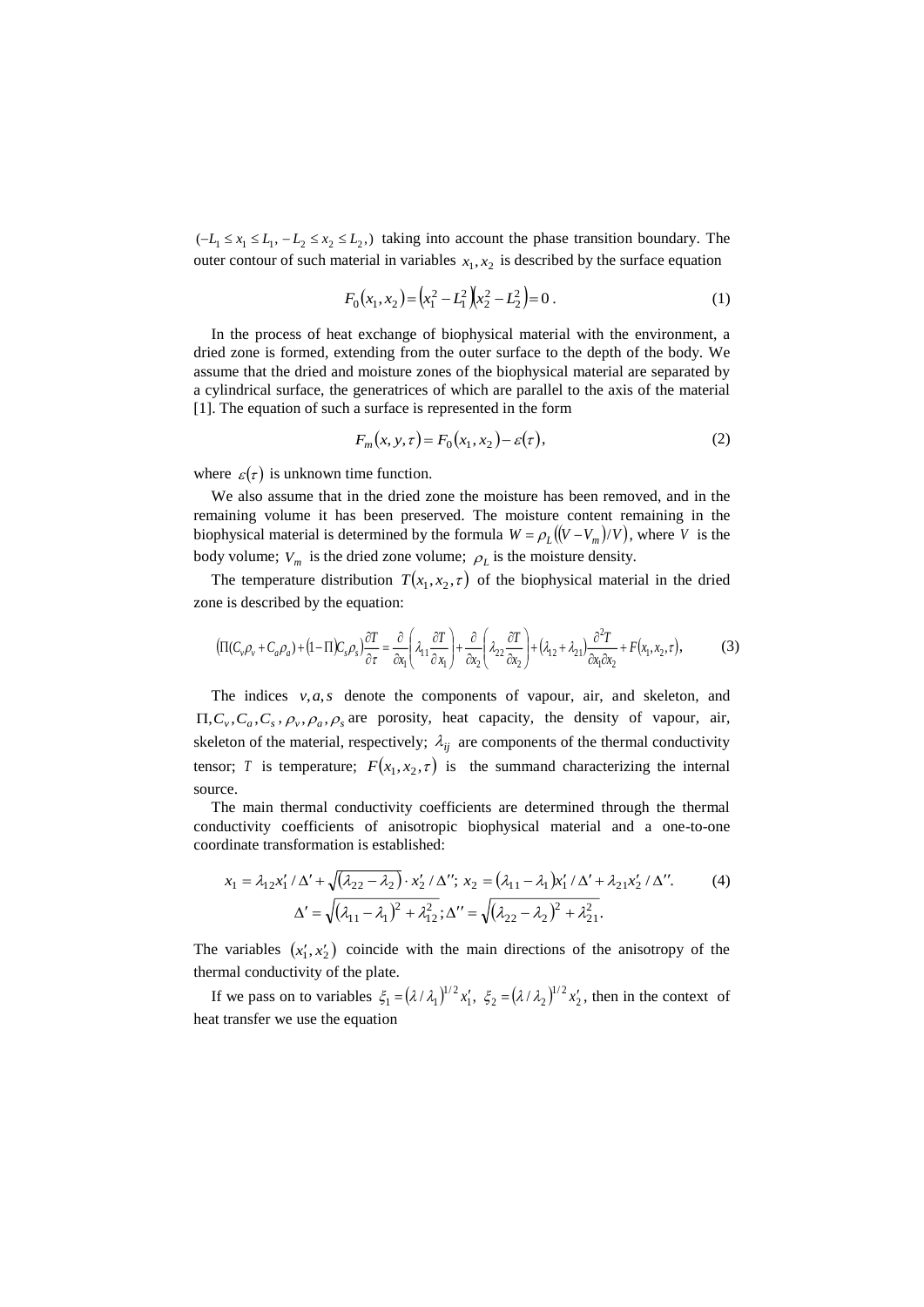$$
\frac{\partial T}{\partial \tau^*} = \left( \frac{\partial^2 T}{\partial \xi_1^2} + \frac{\partial^2 T}{\partial \xi_2^2} \right).
$$
\n(5)

It is important to obtain the boundary conditions on the surfaces of the anisotropic biophysical material in variables  $\xi_{1}$ ,  $\xi_{2}$ :

$$
\frac{\partial T}{\partial \xi_i} \pm H_i \cdot (T - u(t)) = 0,\tag{6}
$$

where  $H_i^* = \sqrt{\lambda_i / \lambda_i} \frac{v_1}{m_1 l_2 + m_2 l_1} H_i^*$  $H_i^* = \sqrt{\lambda_i/\lambda}$   $\frac{l}{l}$  $1^{12}$   $1^{11}2^{11}$  $\vec{a}_i^* = \sqrt{\lambda_i / \lambda_i} \frac{i_1}{m_i l_2 + m_i l_i} H_i$ ,  $H_i = \tilde{\alpha_i} / \lambda_i$ ,  $\tilde{\alpha_i}$  are heat exchange coefficients.

From this surface, temperature reduction process moves inside the body. The boundary conditions of heat exchange (6) are given on the side surfaces. The surface that separates the dry and moist zones will have an oval cylindrical shape, and when completely dried, it is pulled into a line which is the axis of the bar. Given that the volume of the dried-up zone of the bar is a function of time, we present the equation of the boundary of the dried and moist zones in the form:

$$
F_m(\xi_1, \xi_2, \tau) = \left(\xi_1^2 - \Delta_1^2\right) \left(\xi_1^2 - \Delta_2^2\right) \left(\xi_2^2 - \Delta_3^2\right) \left(\xi_2^2 - \Delta_4^2\right) - \delta \varepsilon(\tau) = 0,
$$
\n(7)

where  $\delta = \Delta_1^2 \Delta_2^2 \Delta_3^2 \Delta_4^2$ ,  $\varepsilon(\tau)$  is so far unknown function of time  $\tau$ . We introduce the following values and variables:  $T(\xi_1, \xi_2, \tau) - T_m / T_H - T_m = \eta$ ,

 $\beta = \rho_m c_m \overline{a} / \lambda_m = \overline{a} / \overline{a}_m$ ,  $\tau^* = \tau \overline{a}$ ,  $\rho_m c_m / \lambda_m = 1 / \overline{a}_m$ , where  $T_{\overline{H}}, T_m$  is temperature on the contour of the biophysical material and at the phase transition boundary, respectively.

Given the conditions of continuity of heat flow between the surfaces  $F_0$  and  $F_m$ , we obtain an expression for the value  $\eta$ :

$$
\eta = \left(\xi_1^2 - \Delta_1^2\right)\left(\xi_1^2 - \Delta_2^2\right)\left(\xi_2^2 - \Delta_3^2\right)\left(\xi_2^2 - \Delta_4^2\right) - \delta\epsilon(\tau) - \delta\epsilon(\tau),\tag{8}
$$

The value of the so far unknown function of time  $\varepsilon(\tau)$  at the initial moment of the heat transfer process is zero  $(\varepsilon(0) = 0)$ . After the process is completed, we have  $\xi_1 = 0, \xi_2 = 0, \varepsilon(\tau) = 1$ . Thus, for the accepted notation, we get that  $\eta = 1$ at  $\tau^* = \overline{\alpha} \tau = 0$  and  $\eta = 0$  on the phase transition line  $F_m$ .

For further studies, the equation of the contour of the cross section of the biophysical material and the line separating the dry and moist zones can be written as:

$$
F_0 = \left( \left( \xi_1^2 - \delta_1 \right)^2 - \delta_2^2 \right) \left( \left( \xi_2^2 - \delta_3 \right)^2 - \delta_4^2 \right) = 0, \tag{9}
$$

$$
F_m = \left( \left( \xi_1^2 - \delta_1 \right)^2 - \delta_2^2 \right) \left( \left( \xi_2^2 - \delta_3 \right)^2 - \delta_4^2 \right) - \delta \varepsilon(\tau) = 0, \tag{10}
$$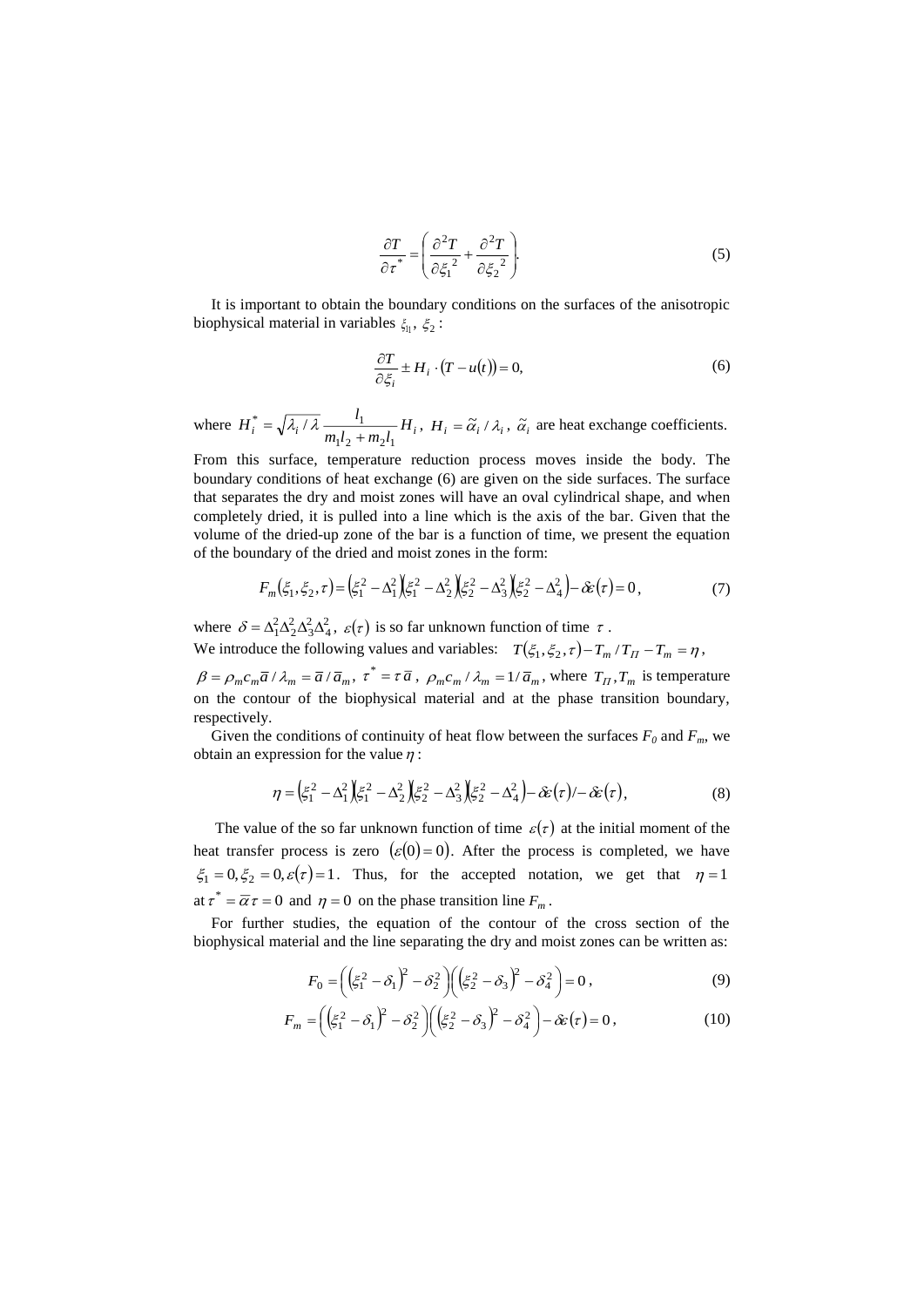where  $\delta_1 = (\Delta_1^2 + \Delta_2^2)/2$ ,  $\delta_2 = (\Delta_1^2 - \Delta_2^2)/2$ ,  $\delta_3 = (\Delta_3^2 + \Delta_4^2)/2$ ,  $\delta_4 = (\Delta_3^2 - \Delta_4^2)/2$ .

From (10), we define explicitly the equation of the phase transition curve in the biophysical material:

$$
\xi_2 = \pm \sqrt{\delta_3 \pm \sqrt{\delta_4^2 + \frac{\delta \varepsilon(\tau)}{(\xi_1^2 - \Delta_1^2)(\xi_1^2 - \Delta_2^2)}}.
$$
\n(11)

The signs "+" and "-" before the root refer to cases  $\xi_2 > 0$  and  $\xi_2 < 0$ , respectively. The sign " $\pm$ " under the root corresponds to the case  $\xi_2^2 - \delta_3 < 0$ .

## **2 Construction of an analytical-numerical method for implementing a mathematical model. Identification of moving boundaries of phase transition**

To construct an analytical-numerical method for implementing the mathematical model of anisotropic biophysical material with allowance for the moisture evaporation zone, the heat balance equation in the region bounded by the outer contour of the biophysical material and the contour of phase transition boundary plays an important role [6, 7]:

$$
\int_{F_m=0}^{F_0=0} \frac{d\eta}{d\tau^*} ds = \oint_{F_0=0} \frac{\partial \eta}{\partial n} dl - \oint_{F_m=0} \frac{\partial \eta}{\partial n} dl. \tag{12}
$$

If over time  $\Delta \tau$ , the volume of the dried zone of the material during heat transfer increases by  $\Delta V$ , then the amount of heat absorbed due to the phase transition is determined by the dependence

$$
\Delta Q = \rho_m c_m (T - T_m) \Delta V (F_m, F_0), \tag{13}
$$

where  $V(F_m, F_0)$  is the volume of dried zone per unit length of the material,  $S_H$  is the surface area of the cross-section of the specimen,  $S_{\phi}$  is the cross-sectiona area of the moist zone surrounded by the contour  $F_m = 0$ ; the *m* index denotes various previously identified technological characteristics of a biophysical material at the boundary of a phase transition.

The given flow  $\Delta Q$  is defined by the flow on the surface of the phase transition

$$
\Delta Q = -\lambda_m \left( \int\limits_{F_m=0} \frac{\partial T}{\partial n} ds \right) \Delta \tau^* \,. \tag{14}
$$

We pass on to the boundary at  $\Delta \tau^* \rightarrow 0$ . Then from expressions (13), (14) we obtain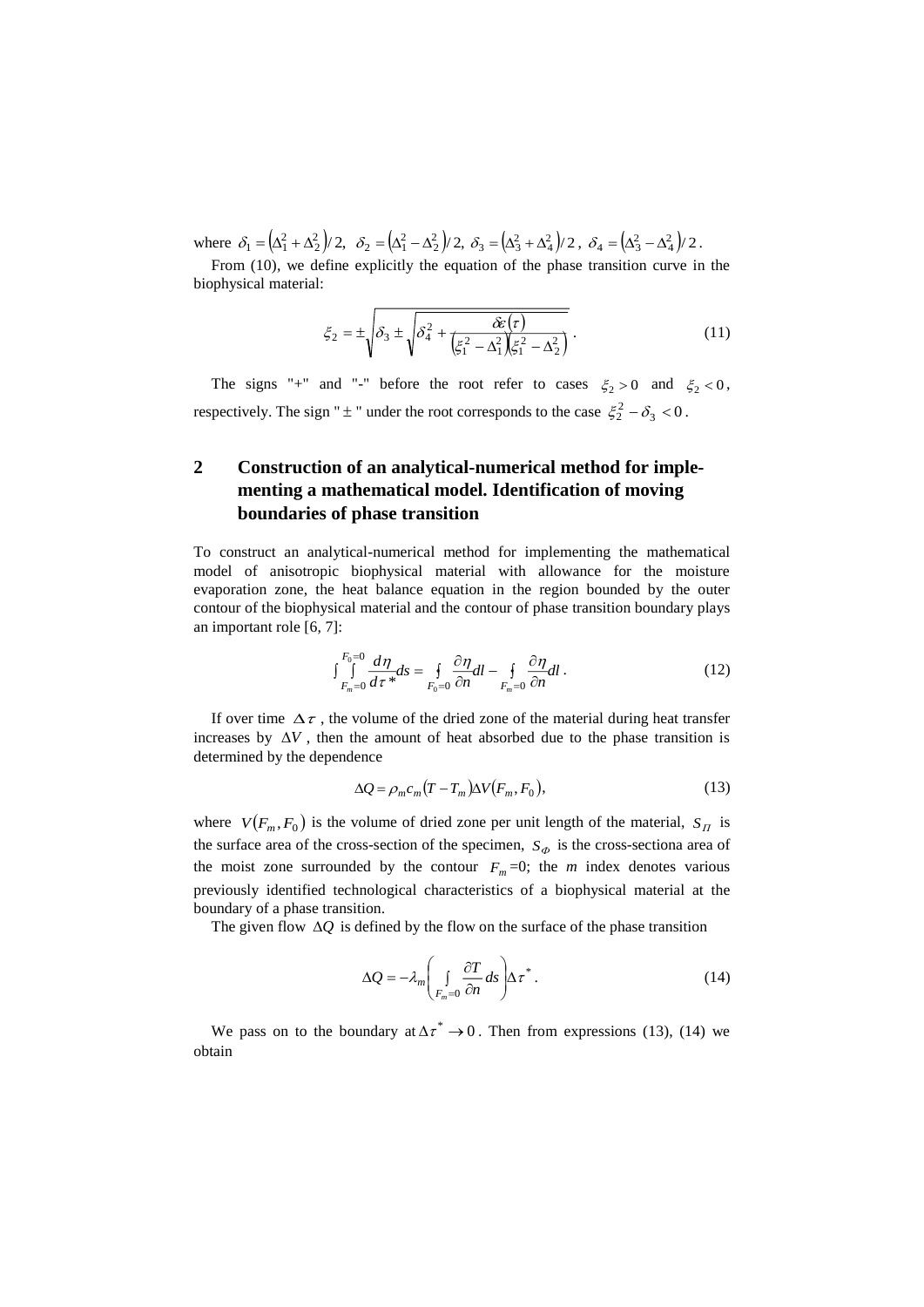$$
\lambda_m \left( \int\limits_{F_m=0} \frac{\partial T}{\partial n} ds \right) = -\rho_m c_m (T - T_m) \frac{\partial V(F_m, F_0)}{\partial \tau^*}, \tag{15}
$$

On the basis of (12), (14), (15), we obtain the equation of the heat balance taking into account the moving boundary of the phase transition.

$$
\int_{F_m}^{F_0=0} \frac{d\eta}{d\tau^*} d\tau = \oint_{F_0} \frac{\partial \eta}{\partial n} dl + \beta \eta \frac{\partial V}{\partial \tau^*}; \quad V(F_m, F_0) = \int_{F_m=0}^{F_0=0} \int_{S_{\Pi}} ds - \iint_{S_{\Phi}} ds \tag{16}
$$

This is the main equation for constructing an analytical-numerical method for implementing the mathematical model, taking into account the moving boundary of the moist and dried zones of biophysical material in conditions of heat transfer.

To calculate the integrals in formula (16), it is necessary to have explicitly the equations of the line of the phase transition contour, and also to establish the boundaries of the corresponding integrals. In particular, given the equation of the boundary of moist and dried zones of biophysical material (7), we find

$$
(\xi_1)_{1,2} = \pm \sqrt{\delta_1 - \sqrt{\delta_2^2 + \frac{\delta \varepsilon(\tau)}{(\delta_3^2 - \delta_4^2)}}} = \pm \sqrt{\delta_1 - \sqrt{\delta_2^2 + \Delta_1^2 \Delta_2^2 \varepsilon(\tau)}},
$$

$$
(\xi_2)_{1,2} = \pm \sqrt{\delta_3 - \sqrt{\delta_4^2 + \frac{\delta \varepsilon(\tau)}{(\xi_1^2 - \Delta_1^2)(\xi_1^2 - \Delta_2^2)}}} = \pm \Gamma(\xi_1).
$$

Since at the initial point in heat transfer time  $\varepsilon(0) = 0$ , we get:  $\big(\xi_1\big)_{\!\! 1,2} = \pm \sqrt{\delta_1 \pm \delta_2} \,\, , \,\, \big(\xi_2\big)_{\!\! 1,2} = \pm \sqrt{\delta_3 \pm \delta_4} \,\, .$ 

The double integrals in the heat balance equation (16) over the surface between the closed contour  $F_m$  and the outer contour  $F_0$  will be found as the difference between the integral over the surface of the full cross-section of the material and the integral over the surface  $S_{\phi}$  bounded by the contour  $F_m$ . We calculate the integral over the outer contour.

So, we have

$$
\int_{L_0} \frac{\partial \eta}{\partial n} dl = 2 \left( \int_L \frac{\partial \eta}{\partial n} dl + \int_{L_3} \frac{\partial \eta}{\partial n} dl \right),\tag{17}
$$

Thus, based on the above mathematical transformations, we obtain an expression for determining the first additive component of the integral over the outer contour (17).

$$
\int_{L} \frac{\partial \eta}{\partial n} dl = -\frac{l_1 m_2 + l_2 m_1}{l_1 l_2} \frac{1}{\delta \varepsilon} \frac{\Delta_2}{\Delta_1} \left( 4 \xi_1 \left( \xi_1^2 - \delta_1 \right) \left( \left( \frac{1}{l_2^2} \frac{\lambda}{\lambda_2} \left( L_1 - l_1 \sqrt{\frac{\lambda}{\lambda_1}} \xi_1 \right)^2 - \delta_3 \right)^2 - \delta_4^2 \right) - (18)
$$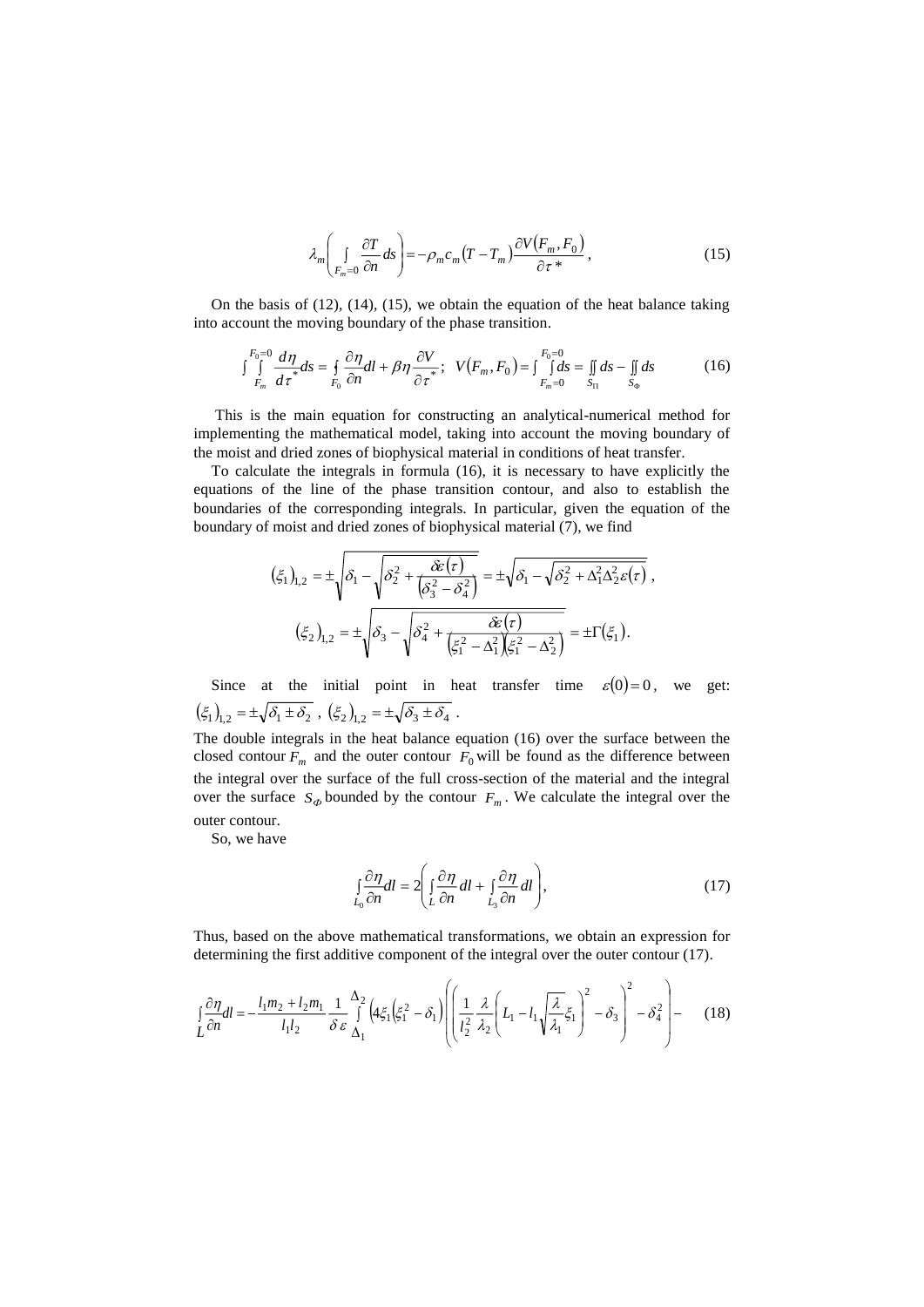$$
-4\sqrt{\frac{\lambda_1}{\lambda}}\frac{l_1}{l_2^4}\left(\frac{\lambda}{\lambda_2}\right)^2\left(\frac{1}{l_2^2}\frac{\lambda}{\lambda_2}\left(L_1-l_1\sqrt{\frac{\lambda_1}{\lambda}}\xi_1\right)^3-\delta_3\left(L_1-l_1\sqrt{\frac{\lambda_1}{\lambda}}\xi_1\right)\right)\left(\xi_1^2-\delta_1\right)^2-\delta_2^2\right)\bigg)d\xi_1.
$$

Similarly to the above considerations and mathematical transformations, we present the contour integral  $(dl = dx_1)$  in (17). Then we get

$$
\int_{L_3} \frac{\partial \eta}{\partial n} dl = \frac{1}{\delta \varepsilon} \frac{l_1 m_2 + l_2 m_1}{m_1 m_2} \frac{\Delta_3}{\Delta_4} \left\{ 4\xi_2 \left( \xi_2^2 - \delta_3 \right) \left( \frac{\lambda}{\lambda_1} \frac{1}{m_1^2} \left( L_2 - m_2 \sqrt{\frac{\lambda_2}{\lambda}} \xi_2 \right)^2 - \delta_1 \right)^2 - \delta_2^2 \right\} - \left( 19 \right)
$$
\n
$$
-4 \left( \frac{\lambda}{\lambda_1} \right)^2 \sqrt{\frac{\lambda_2}{\lambda}} \frac{m_2}{m_1^4} \left( \frac{1}{m_1^2} \frac{\lambda}{\lambda_1} \left( L_2 - m_2 \sqrt{\frac{\lambda_2}{\lambda}} \xi_2 \right)^3 - \delta_1 \left( L_2 - m_2 \sqrt{\frac{\lambda_2}{\lambda}} \xi_2 \right) \right) \cdot \left( \left( \xi_2^2 - \delta_3 \right)^2 - \delta_4^2 \right) d\xi_2.
$$
\n(19)

Thus, based on the performed mathematical calculations, we obtain the expression for finding the second integral over the contour of the biophysical material in formula (17) to calculate the integral over the outer contour.

Thus, the complete closed-contour integral  $L_0$  is calculated by formula (17) by substituting relations (18) and (19).

Now let us pass on to finding the volume of the dried zone of the biophysical material, which is assigned to a unit of length, and which is between the planes  $F_0 = 0, F_m = 0$ . This volume is determined by the formulas:

$$
V(F_0, F_m) = \int_{F_m=0}^{F_0=0} dx_1 dx_2 =
$$
\n
$$
= -4\sqrt{\frac{\lambda_1}{\lambda}} \sqrt{\frac{\lambda_2}{\lambda}} \int_0^{\sqrt{(\xi_1^2 - \Delta_1^2)(\xi_1^2 - \Delta_2^2)} - \sqrt{\delta_4^2(\xi_1^2 - \Delta_1^2)(\xi_1^2 - \Delta_2^2)} + \delta\epsilon}} \Big|_{1/2}^{1/2}
$$
\n
$$
= -4\sqrt{\frac{\lambda_1}{\lambda}} \sqrt{\frac{\lambda_2}{\lambda}} \int_0^{\sqrt{(\xi_1^2 - \Delta_1^2)(\xi_1^2 - \Delta_2^2)} - \sqrt{\delta_4^2(\xi_1^2 - \Delta_2^2)} \Big|_0^1}{(\xi_1^2 - \Delta_1^2)(\xi_1^2 - \Delta_2^2)} \Big|_0^1} d\xi_1
$$
\nwhere  $\gamma = \sqrt{\delta_1 - \sqrt{\delta_2^2 + \delta \epsilon / (\delta_3^2 - \delta_4^2)} = \sqrt{\delta_1 - \sqrt{\delta_2^2 + \Delta_1^2 \Delta_2^2 \epsilon}}$ ,

\n
$$
\Gamma(\xi_1) = \sqrt{\delta_3 - \sqrt{\delta_4^2 + \delta \epsilon / (\xi_1^2 - \Delta_1^2)(\xi_1^2 - \Delta_2^2)}}.
$$
\n(20)

Let us determine the derivative of the volume of the dried zone of the biophysical material in time, taking into account the time dependence of the magnitude  $\varepsilon(\tau^*)$  and the time dependence of the upper boundary of the integral. If the integration boundaries are functions of  $\alpha$ , then applying the rule of differentiation of a complex function from several variables, we define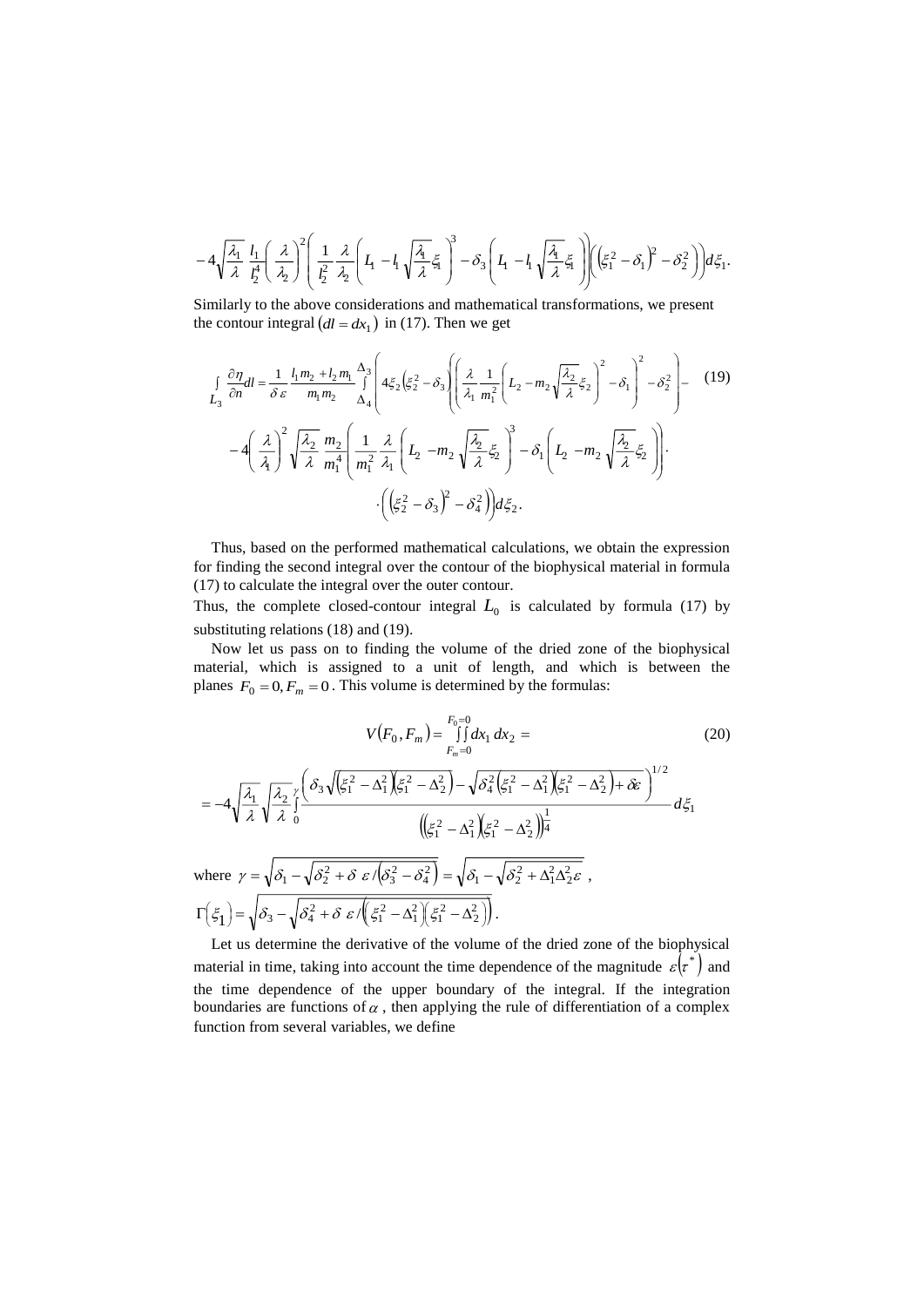$$
\frac{\partial V}{\partial \tau} = \sqrt{\frac{\lambda_1}{\lambda}} \sqrt{\frac{\lambda_2}{\lambda}} \frac{d\varepsilon}{d\tau} \left( \int \frac{\delta}{\sqrt{\delta_3 \sqrt{\xi_1^2 - \Delta_1^2} \xi_1^2 - \Delta_2^2} - \sqrt{\delta_4^2 \xi_1^2 - \Delta_1^2} \xi_1^2 - \Delta_2^2} \right) + \frac{1}{\sqrt{\delta_4^2 \xi_1^2 - \Delta_1^2} \xi_1^2 - \Delta_1^2 \xi_1^2 - \Delta_2^2} \cdot \frac{1}{\sqrt{\delta_4^2 \xi_1^2 - \Delta_1^2} \xi_1^2 - \Delta_2^2} \frac{d\zeta_1}{d\zeta_1} - \frac{\left( \delta_3 \sqrt{\gamma^2 - \Delta_1^2} \right) \left(\gamma^2 - \Delta_2^2\right) - \sqrt{\delta_4^2 \left(\gamma^2 - \Delta_1^2\right) \left(\gamma^2 - \Delta_2^2\right) + \delta \varepsilon}}{\sqrt{\gamma^2 - \Delta_1^2} \sqrt{\gamma^2 - \Delta_2^2} \sqrt{\delta_1^2 - \sqrt{\delta_2^2 + \varepsilon \Delta_1^2} \Delta_2^2} \sqrt{\delta_2^2 + \varepsilon \Delta_1^2 \Delta_2^2}} \frac{d\zeta_1}{d\zeta_2} - \frac{\Delta_1^2 \Delta_2^2}{\sqrt{\gamma^2 - \Delta_1^2} \sqrt{\gamma^2 - \Delta_2^2} \sqrt{\delta_1^2 - \sqrt{\delta_2^2 + \varepsilon \Delta_1^2} \Delta_2^2}} \frac{d\zeta_1}{d\zeta_2} - \frac{\Delta_1^2 \Delta_2^2}{\sqrt{\gamma^2 - \Delta_1^2} \sqrt{\gamma^2 - \Delta_2^2} \sqrt{\delta_1^2 - \sqrt{\delta_2^2 + \varepsilon \Delta_1^2} \Delta_2^2}} \frac{d\zeta_1}{d\zeta_1} - \frac{\left(\frac{\delta_1^2 \Delta_1^2 \Delta_2^2}{d\zeta_1} - \frac{\delta_1^2 \Delta_2^2}{d\zeta_1} + \frac{\delta_1^2 \Delta_2^2}{d\zeta_1} + \frac{\delta_1^2 \Delta_2^2}{d\zeta_1} \right)}{d\zeta_1} - \frac{\left
$$

We represent the derivative of the volume of the dried zone in the following way

$$
\frac{\partial V}{\partial \tau^*} = \sqrt{\frac{\lambda_1}{\lambda}} \sqrt{\frac{\lambda_2}{\lambda}} \frac{d\varepsilon}{d\tau} (J_V + J(\varepsilon) + A(\varepsilon)),
$$
\n(22)

where  $J(\varepsilon)$  is an integral in (22),  $A(\varepsilon)$  is the second additive component in (23),  $(\gamma(\tau^*)) \tau^* \frac{d\gamma(\tau^*)}{d\tau^*}$ \*)  $\tau^*$ ) $\frac{d\gamma(\tau^*)}{d\tau^*}$  $\left(\gamma\left(\tau^*\right)\tau^*\right)\frac{d\gamma\left(\tau\right)}{d\,\tau}$  $A = f(\gamma(\tau^*)) d\gamma(\tau^*)$  is functional dependence determined by the second additive component (22). Through  $J_V$  – integral which is the first additive component (22). Here, time functions are the limit of integration  $\gamma = \sqrt{\delta_1^2 + \sqrt{\delta_2^2 + \epsilon \Delta_1^2 \Delta_2^2}}$ .

The time derivative of  $\gamma(\tau^*)$  takes the form

$$
\gamma_{\tau^*} = \left(2\sqrt{\delta_1^2 + \sqrt{\delta_2^2 + \varepsilon \Delta_1^2 \Delta_2^2}}\right)^{-1} \cdot \Delta_1^2 \Delta_2^2 \left(2\sqrt{\delta_2^2 + \varepsilon \Delta_1^2 \Delta_2^2}\right) \frac{d\varepsilon}{d\tau^*}.
$$
 (23)

Further, according to (16), it is necessary to determine the integral over the region  $S_{\phi}$  bounded by the phase transition line. After cumbersome transformations we get

$$
\iint_{S_{\varphi}} \frac{\partial \eta}{\partial \tau^*} d\varsigma = 4 \sqrt{\frac{\lambda_1}{\lambda}} \sqrt{\frac{\lambda_2}{\lambda} \Delta} \frac{\varepsilon'}{\delta \varepsilon^2}.
$$
\n
$$
\iint_{-\gamma}^{\gamma} \left[ \frac{1}{5} \left( \frac{\delta_3 \sqrt{(\xi_1^2 - \Delta_1^2)(\xi_1^2 - \Delta_2^2)} - \sqrt{\delta_4^2 (\xi_1^2 - \Delta_1^2)(\xi_1^2 - \Delta_2^2)} + \delta \varepsilon} \right)^{\frac{5}{2}} \right] \left( (\xi_1^2 - \Delta_1^2)(\xi_1^2 - \Delta_2^2) \right)^{\frac{1}{4}}.
$$
\n(24)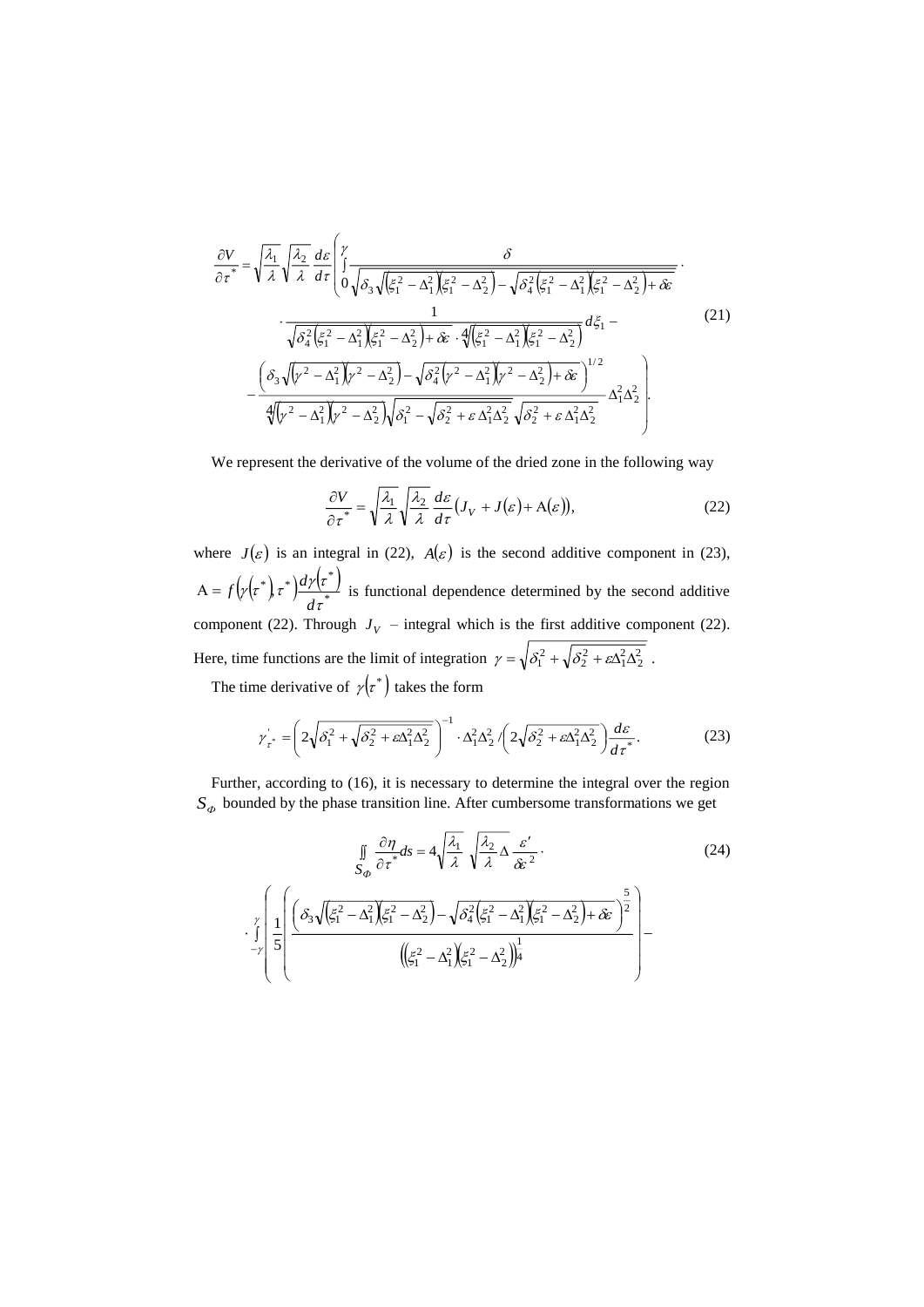$$
-\frac{2\delta_3}{3}\left(\delta_3\sqrt{(\xi_1^2-\Delta_1^2)(\xi_1^2-\Delta_2^2)}-\sqrt{\delta_4^2(\xi_1^2-\Delta_1^2)(\xi_1^2-\Delta_2^2)}+\delta\epsilon\right)^{\frac{3}{2}}((\xi_1^2-\Delta_1^2)(\xi_1^2-\Delta_2^2))\frac{1}{4}++\Delta_3^2\Delta_4^2\left(\delta_3\sqrt{(\xi_1^2-\Delta_1^2)(\xi_1^2-\Delta_2^2)}-\sqrt{\delta_4^2(\xi_1^2-\Delta_1^2)(\xi_1^2-\Delta_2^2)}+\delta\epsilon\right)^{\frac{1}{2}}(\xi_1^2-\Delta_1^2)(\xi_1^2-\Delta_2^2)^{\frac{3}{4}}\right)d\xi_1,
$$
  
where  $I = \sqrt{\lambda_1/\lambda}$   $\sqrt{\lambda_2/\lambda}$  is transition Jacobian from variables  $x_1, x_2$  to  $\xi_1, \xi_2$ .

We define the integral  $\int_{-\infty}^{\infty} ds$  $\iint\limits_{S_{\text{II}}}$   $\frac{1}{\hat{C}}$ д  $\tau^*$  $\frac{\partial \eta}{\partial t}$  over the outer surface of the contour of the biophysical material

$$
\iint_{S_{II}} \frac{\partial \eta}{\partial \tau} dS = \sqrt{\lambda_1 / \lambda} \sqrt{\lambda_2 / \lambda} \Delta \frac{\varepsilon'}{\partial \varepsilon^2} \iint_{S_{II}} \left( \xi_1^2 - \Delta_1^2 \right) \left( \xi_2^2 - \Delta_2^2 \right) \left( \xi_2^2 - \Delta_3^2 \right) \left( \xi_2^2 - \Delta_4^2 \right) d\xi_2 d\xi_1 = (25)
$$
\n
$$
2 \sqrt{\frac{\lambda_1}{\lambda}} \sqrt{\frac{\lambda_2}{\lambda}} \Delta \frac{\varepsilon'}{\partial \varepsilon^2} \left( \begin{array}{ccc} -\Delta_1 \\ -\Delta_1 \\ -\Delta_2 \end{array} \left( \xi_1^2 - \Delta_1^2 \right) \left( \xi_1^2 - \Delta_2^2 \right)^{-\frac{1}{2}} \right)^{\frac{1}{2}} \left( \frac{\lambda_1}{\lambda_2} \left( \lambda_1 + \lambda_1 \frac{\lambda_1}{\lambda_2} \xi_1 \right) \right) \left( \xi_2^2 - \Delta_3^2 \right) \left( \xi_2^2 - \Delta_4^2 \right) d\xi_2 + \frac{\sqrt{\frac{\lambda_1}{\lambda_1}} \lambda_1}{\lambda_1} \left( \xi_1^2 - \Delta_1^2 \right) \left( \xi_1^2 - \Delta_2^2 \right)^{-\frac{1}{2}} \right)^{\frac{1}{2}} \left( \frac{\lambda_1}{\lambda_2} \left( \lambda_2 - m_1 \sqrt{\frac{\lambda_1}{\lambda}} \xi_1 \right) \right) \left( \xi_2^2 - \Delta_3^2 \right) \left( \xi_2^2 - \Delta_4^2 \right) d\xi_2 + \frac{\lambda_2}{\lambda_1} \left( \xi_1^2 - \Delta_1^2 \right) \left( \xi_1^2 - \Delta_2^2 \right)^{-\frac{1}{2}} \left( \frac{\lambda_1}{\lambda_2} \left( \lambda_2 - m_1 \sqrt{\frac{\lambda_1}{\lambda}} \xi_1 \right) \right) \left( \xi_2^2 - \Delta_3^2 \right) \left( \xi_2^2 - \Delta_4^2 \right) d\xi_2 + \frac{\lambda_2}{\lambda_1} \left( \xi_1^2 - \Delta_1^2 \right) \left( \xi_1^2 - \Delta
$$

Thus, all the components that are included in the heat balance equation (16) are determined taking into account the moving phase transition boundary. The analysis of the dependences (18) - (25) shows that the integrals along the boundary of the phase transition (21), (25) need to be calculated numerically. To obtain a relation for determining the moving boundary of a phase transition, we introduce some notation and carry out the following transformations

$$
\int_{L} \frac{\partial \eta}{\partial n} dl = c_1 J_L, \quad \int_{L_3} \frac{\partial \eta}{\partial n} dl = c_2 J_{L_3},
$$
\n(26)

where  $1^{\iota}2$  $\sigma_1 = -\frac{i_1 m_2 + i_2 m_1}{\delta \epsilon l_1 l_2}$  $c_1 = -\frac{l_1 m_2 + l_2 m}{\delta \epsilon l_1 l_2}$  $=-\frac{l_1m_2+l_2m_1}{l_1l_2l_2l_3l_3l_4}$ ;  $1^{\prime \prime \prime}2$  $v_2 = -\frac{i_1 m_2 + i_2 m_1}{\delta \epsilon m_1 m_2}$  $c_2 = -\frac{l_1 m_2 + l_2 m}{\delta \epsilon m_1 m_2}$  $=-\frac{l_1m_2+l_2m_1}{l_1}$ .

We write the expressions for  $J(\varepsilon)$  and  $A(\varepsilon)$  in formula (22) in the following form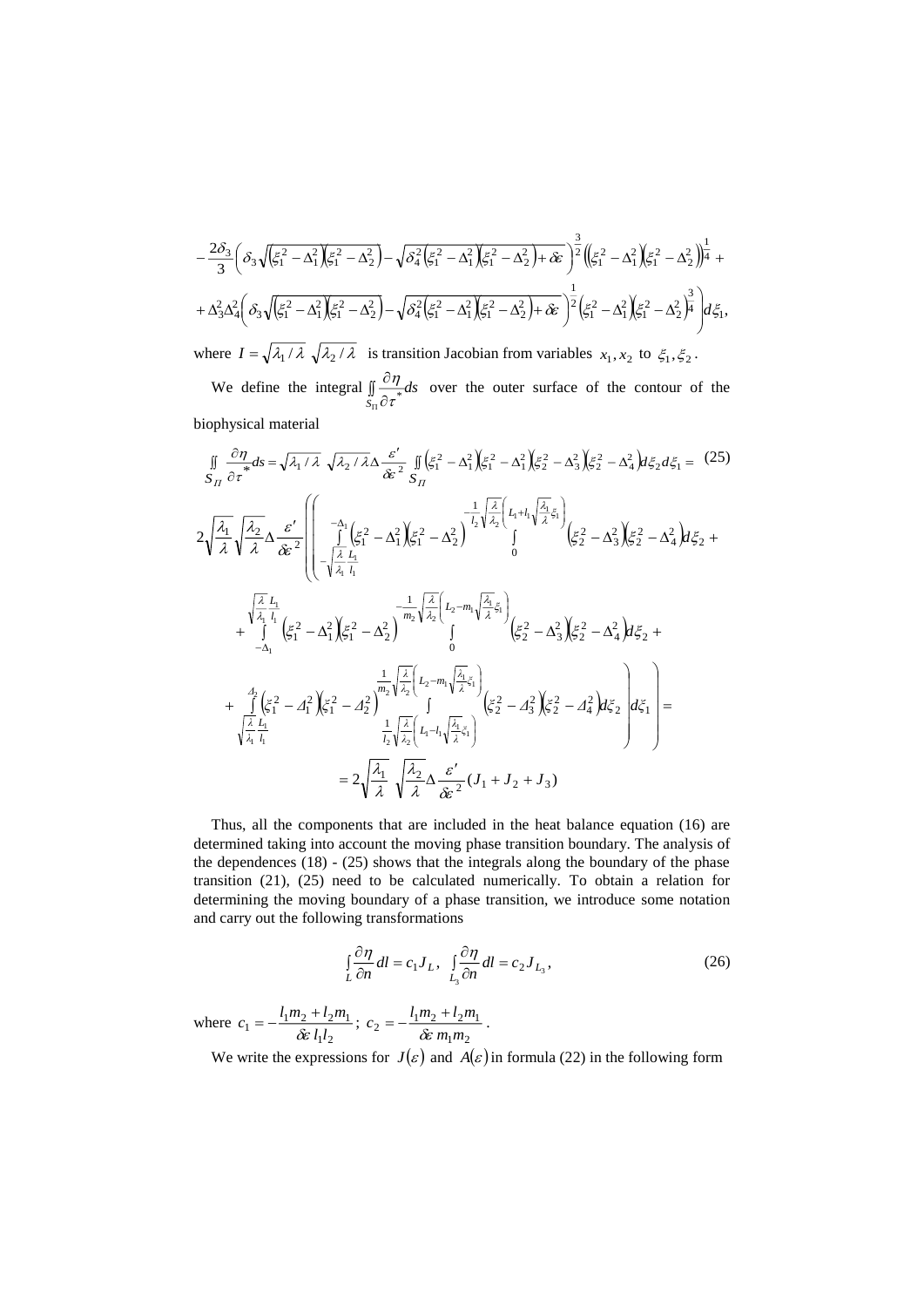$$
J_{V}(\varepsilon) = \int_{0}^{\gamma} \frac{\delta}{\sqrt{\delta_{3}\sqrt{(\xi_{1}^{2} - \Delta_{1}^{2})(\xi_{1}^{2} - \Delta_{2}^{2})} - \sqrt{\delta_{4}^{2}(\xi_{1}^{2} - \Delta_{1}^{2})(\xi_{1}^{2} - \Delta_{2}^{2}) + \delta \varepsilon}}}}.
$$
(27)  

$$
\cdot \frac{1}{\sqrt{\delta_{4}^{2}(\xi_{1}^{2} - \Delta_{1}^{2})(\xi_{1}^{2} - \Delta_{2}^{2}) + \delta \varepsilon} \sqrt{\delta_{4}^{2}(\xi_{1}^{2} - \Delta_{1}^{2})(\xi_{1}^{2} - \Delta_{2}^{2})}} d\xi_{1};
$$

$$
A(\varepsilon) = \frac{\left(\delta_{3}\sqrt{\gamma^{2} - \Delta_{1}^{2}}\right)\gamma_{2} - \Delta_{2}^{2}}{\sqrt{\gamma^{2} - \Delta_{1}^{2}}\gamma_{2}^{2} - \Delta_{2}^{2}} \sqrt{\delta_{1}^{2} - \sqrt{\delta_{2}^{2} + \varepsilon \Delta_{1}^{2}}\sqrt{\delta_{2}^{2} + \varepsilon \Delta_{1}^{2}}}} d\xi_{1}^{2}.
$$

According to (25), the integral over the outer surface of the contour is written in the form

$$
\iint\limits_{S_{II}} \frac{\partial \eta}{\partial \tau^*} ds = I \frac{\Delta \varepsilon'}{\delta \varepsilon^2} J'_{S_{II}} , \qquad (28)
$$

where  $J'_{S_{\Pi}} = J_1 + J_2 + J_3$ .

The integral (24) over the region  $S_\phi$  bounded by the phase transition line is represented as:

$$
\iint\limits_{S_{\varphi}} \frac{\partial \eta}{\partial \tau^*} ds = I \frac{\varepsilon'}{\mathcal{E}^2} J_{\varphi} \,, \tag{29}
$$

where

$$
J_{\Phi} = \int_{-\gamma}^{\gamma} \left( \frac{1}{5} \left( \frac{\delta_3 \sqrt{\xi_1^2 - \Delta_1^2} \xi_1^2 - \Delta_2^2} - \sqrt{\delta_4^2 \xi_1^2 - \Delta_1^2} \xi_1^2 - \Delta_2^2 + \delta \epsilon} {\left[ \xi_1^2 - \Delta_1^2 \right] \xi_1^2 - \Delta_2^2} \right)^{5/2} \right) - \frac{2\delta_3}{3} \left( \delta_3 \sqrt{\xi_1^2 - \Delta_1^2} \xi_1^2 - \Delta_2^2 \right) - \sqrt{\delta_4^2 \xi_1^2 - \Delta_1^2} \left( \xi_1^2 - \Delta_2^2 \right) + \delta \epsilon}^{\gamma/2} \cdot \left( \frac{\xi_1^2 - \Delta_1^2} {\xi_1^2 - \Delta_1^2} \xi_1^2 - \Delta_2^2 \right)^{1/4} + \Delta_3^2 \Delta_4^2 \left( \delta_3 \sqrt{\xi_1^2 - \Delta_1^2} \xi_1^2 - \Delta_2^2 \right) - \sqrt{\delta_4^2 \xi_1^2 - \Delta_1^2} \left( \frac{\xi_1^2 - \Delta_1^2} {\xi_1^2 - \Delta_1^2} \xi_1^2 - \Delta_2^2 \right)^{1/2} \cdot \left( \frac{\xi_1^2 - \Delta_1^2} {\xi_1^2 - \Delta_2^2} \right)^{3/4} \right) d\xi_1
$$

Taking into account the above relations (27) - (28), as well as the equation of heat balance (16) taking into account the moving boundary of the phase transition, we obtain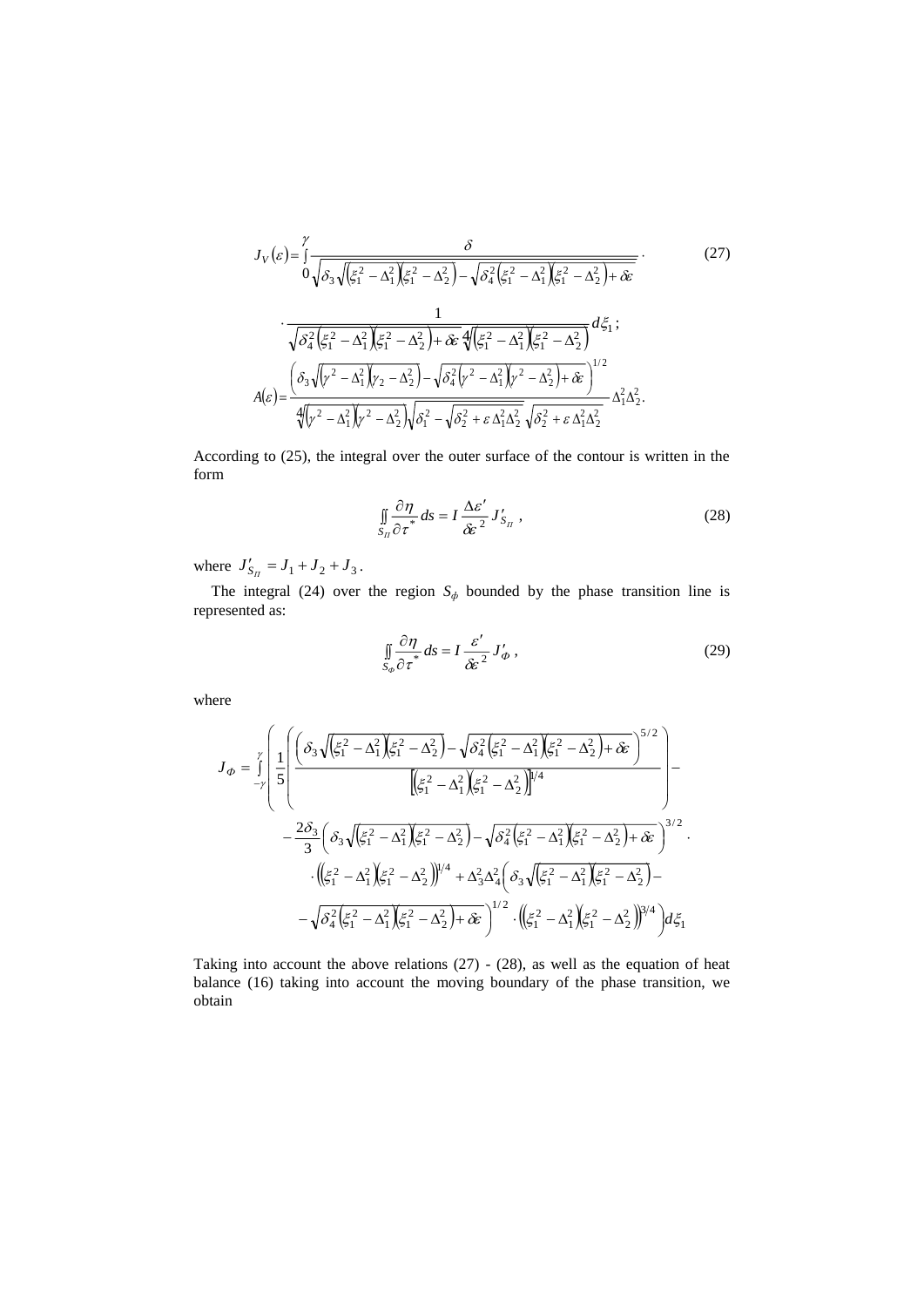$$
\int_{F_m=0}^{F_0=0} \frac{d\eta}{d\tau^*} ds - \beta \eta \frac{\partial V}{\partial \tau^*} = I \Delta \frac{1}{\delta \varepsilon^2} \frac{d\varepsilon}{d\tau^*} (J_1 + J_2 + J_3) -
$$
  

$$
-I \frac{1}{\delta \varepsilon^2} \frac{d\varepsilon}{d\tau^*} J_\phi - \beta \eta(\tau^*) I \frac{d\varepsilon}{d\tau^*} (J_V(\varepsilon) - A(\varepsilon))
$$
(30)

According to (28), (29), the integral over the outer contour in the balance equation (17) can be written as

$$
\oint_{F_0} \frac{\partial \eta}{\partial n} dl = 2 \left( -\frac{l_1 m_2 + l_2 m_1}{l_1 l_2} \frac{1}{\delta \varepsilon} J_L - \frac{l_1 m_2 + l_2 m_1}{m_1 m_2} \frac{1}{\delta \varepsilon} J_{L_3} \right). \tag{31}
$$

So, taking into account (16), (28), (29), we get

$$
I\Delta \frac{1}{\delta \varepsilon^2} \frac{d\varepsilon}{d\tau^*} (J_1 + J_2 + J_3) - I \frac{1}{\delta \varepsilon^2} \frac{d\varepsilon}{d\tau^*} J_\phi -
$$
  

$$
-\beta \eta(\tau^*) I \frac{d\varepsilon}{d\tau^*} (J_V(\varepsilon) - A(\varepsilon)) = \frac{2}{\delta \varepsilon} (c_1 J_L + c_2 J_{L_3})
$$
(32)

Let us assume that  $(J_1 + J_2 + J_3)\Delta = J_{S_{II}}$  then the equation (32), taking into account phase transition boundary  $\eta\big(\tau^\ast\big)$ =1, takes the form

$$
\frac{\partial \varepsilon}{\partial \tau^*} I |J_{s_{\Pi}} - J_{\Phi}| = \varepsilon (c_1 J_L + c_2 J_{L_3}) + \varepsilon^2 I \beta \eta (J_V - A). \tag{33}
$$

Note that the value  $J_{\phi}(\varepsilon)$ ,  $A(\varepsilon)$ ,  $J_{V}(\varepsilon)$  is a function of  $\varepsilon$ . Their boundaries of the phase transition need to be calculated numerically [4, 5]. All other values included in equation (32) are calculated by the given physical and thermal characteristics of a particular material, namely, the cross-sectional dimensions, the main coefficients of thermal conductivity, the main directions, which are calculated by the coefficients of thermal conductivity of a particular anisotropic biophysical material, by transition Jacobian [11, 12] when the equations of thermal conductivity are converted to the canonical form.

A two-dimensional mathematical model of heat transfer for non-stationary modes under conditions of heat transfer of anisotropic biophysical material was synthesized and investigated taking into account the moving phase transition boundary [3]. An approximate analytic-numerical solution of a nonlinear problem is constructed for a three-step mode of heat transfer for the case when the solution of a two-dimensional problem  $T(\xi_1, \xi_2, \tau)$  is represented as a product of one-dimensional problems  $T(\xi_1, \xi_2, \tau) = T_1(\xi_1, \tau)T_2(\xi_2, \tau)$ . The desired solution to the temperature determination problem is represented as:

$$
\frac{\partial T}{\partial n}\Big|_{BB_1} = \frac{\partial (T_1 T_2)}{\partial x_1} = T_2 \frac{\partial T_1}{\partial \xi_1} \frac{\partial \xi_1}{\partial x_1} = T_2 \sqrt{\lambda_1 / \lambda} H_1 (T_1 - u(\tau)) = H_1^* (T_1 - u_1(\tau)), \quad (34)
$$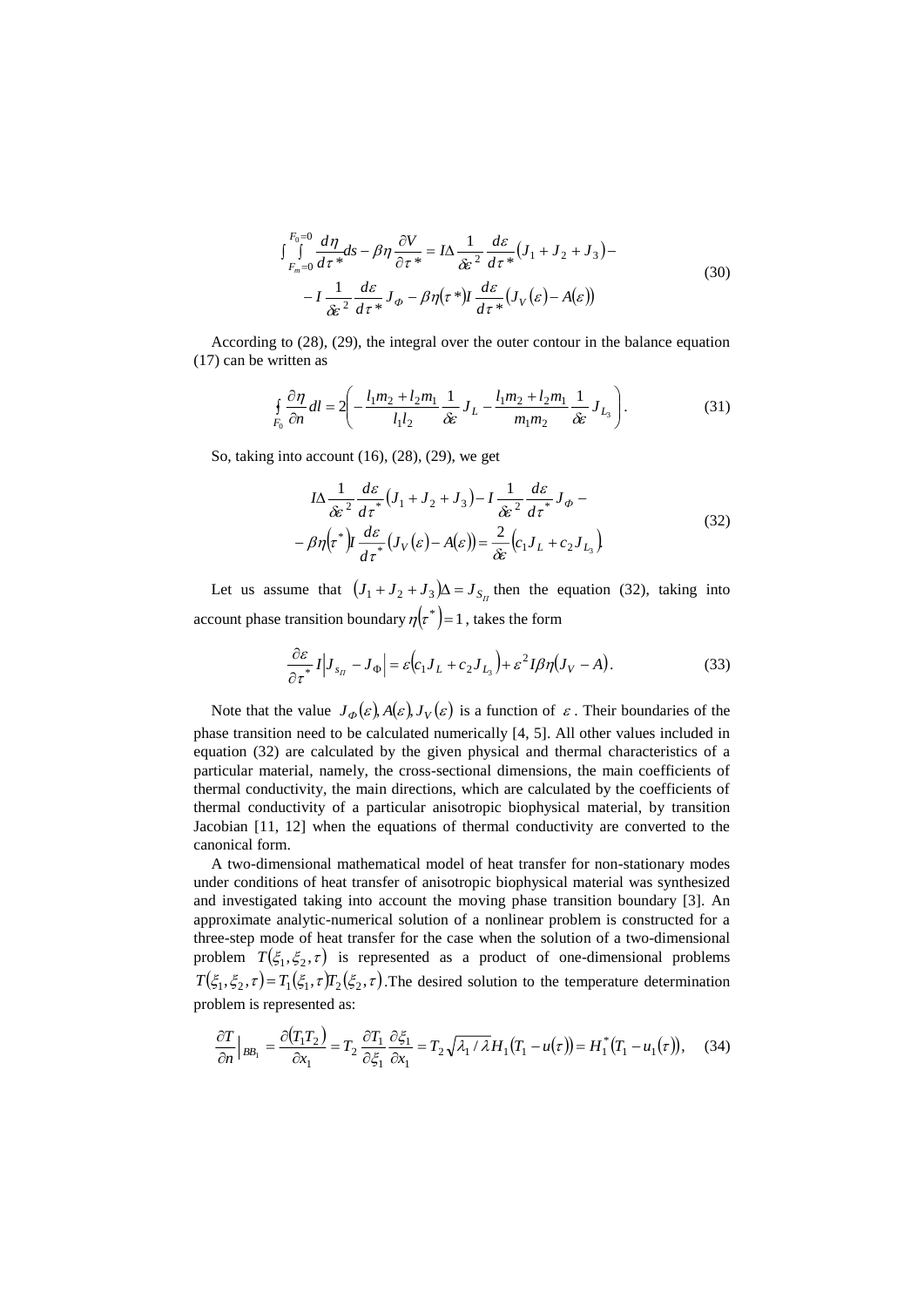$$
T_{1i}(\xi_i, \tau) = \varphi_{0i}(\xi_i) + \sum_{n=1}^{p} \left( \varphi_{ni}(\xi_i) \cos \nu_{ni}^2 \tau + \chi_n(\xi_i) \sin \nu_{ni}^2 \tau \right), (i = 1, 2)
$$
 (35)

$$
T_i^*(\xi_i, \tau) = \sum_{n=1}^{\infty} A_{ni} \frac{\sin \mu_{ni}(\xi_i - \xi_{mi})}{\mu_{ni}} \exp\left(-\mu_{ni}^2 \tau\right),\tag{36}
$$

where the coefficients  $A_{ni}$  are functions of the frequency characteristics  $v_k$ ,  $\mu_k$ associated with the characteristics of the heat transfer process and the magnitude of the phase transition;  $\varphi_{ni}$ ,  $\chi_{ni}$  are determined by hyperbolic-trigonometric functions.

Formulas were obtained to determine the non-stationary temperature at an arbitrary point of anisotropic biophysical material, depending on the coordinate of the phase transition plane, and the change in ambient temperature.

### **3 Numerical analysis of the study**

The given algorithm [9, 10] is tested on a model for the ambient temperature [2, 8]  $t_c = 65$  °C, relative humidity  $\varphi = 0.8$  and the speed of the air  $v = 2$  m/s, density  $\rho = 581 \text{ kg/m}^3$ , density of absolutely dry body  $\rho_0 = 457 \text{ kg/m}^3$ , basis density  $\rho_6 = 415 \text{ kg/m}^3$ , porosity  $\Pi = 0.6$ , saturated vapour density  $\rho_n = 0.013188 \text{ kg/m}^3$ ,  $\rho_{a0} = 1.29 \text{ kg/m}^3$ ,  $\rho_L = 1000 \text{ kg/m}^3$ , moisture exchange coefficient  $\beta = 0.000976$ m/s, mass exchange coefficient  $\alpha = 22.32599$  Watt/(m<sup>2</sup>·degree), thermal conductivity coefficient  $\lambda = 0.299993$  Watt/(m·degree).



**Fig. 1.** The dependence of the coordinate of phase transition in a material with a density of  $\rho_0 = 480$  kg/m<sup>3</sup> for different values of the temperature of the environment (curve  $1 - T_c$  $25\,^0C$ .;  $2 - T_c = 45\,^0C$ .;  $3 - T_c = 55\,^0C$ .;  $4 - T_c = 65\,^0C$ .;  $5 - T_c = 75\,^0C$ .;  $6 - T_c = 85\,^0C$ .).

#### **Conclusion**

A new two-dimensional nonlinear mathematical model of the heat transfer process in anisotropic biophysical materials was constructed taking into account the moving phase transition boundaries. The arbitrary orientation of the principal axes of the